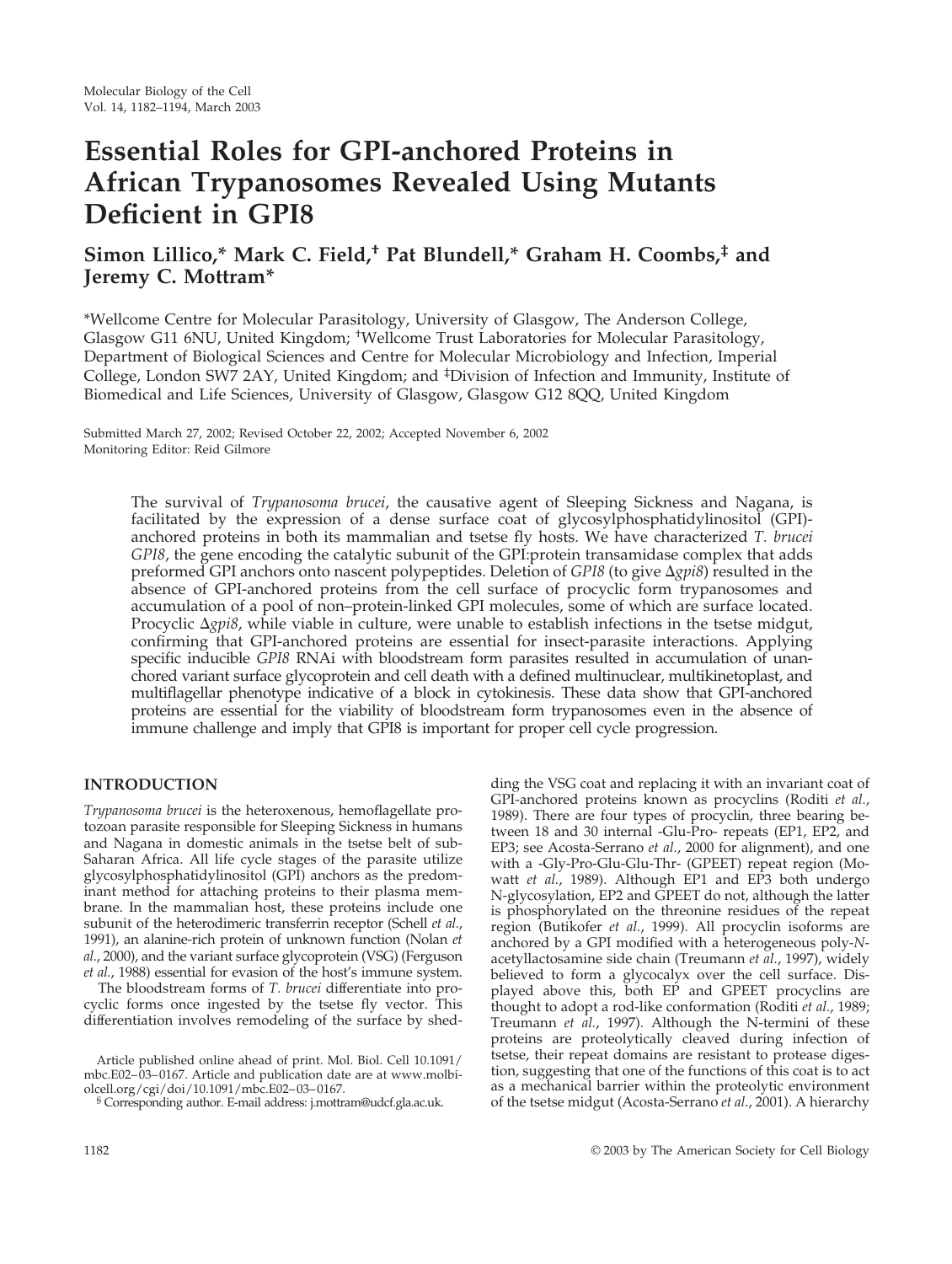of procyclin expression during establishment within the tsetse has recently been discovered (Acosta-Serrano *et al.*, 2001). GPEET is the predominant species at day 3 after the blood meal, but there is a switch to glycosylated EP isoforms by day 7. It is known that there is a dramatic decline in parasite numbers during this initial 3 d, whereupon the parasites remaining rapidly multiply to become an established infection with a maximum density of  $2-5 \times 10^5$  parasites/mid-gut (Van den Abbeele *et al.*, 1999).

GPI anchors are synthesized in the endoplasmic reticulum (ER) by the sequential addition of sugars and ethanolamine phosphates onto phosphatidylinositol (for a recent reviews see Ferguson, 1999; Kinoshita and Inoue, 2000). Precursor proteins destined to receive a GPI anchor possess an Nterminal, ER-directing signal sequence that is cleaved upon translocation into the ER and a C-terminal domain comprising a GPI anchor addition signal sequence (Moran and Caras, 1991; Gerber *et al.*, 1992; Nuoffer *et al.*, 1993). This C-terminal domain is recognized by a transamidase complex consisting of at least four subunits (Fraering *et al.*, 2001; Ohishi *et al.*, 2001). The complex proteolytically cleaves the protein at the  $\omega$ -site and in a transamidation reaction adds a preformed GPI *en bloc* via an amide linkage to the terminal ethanolamine phosphate (Mayor *et al.*, 1991; Maxwell *et al.*, 1995).

Utilization of GPIs for anchoring proteins to the plasma membrane is widespread throughout eukaryotes. GPI anchoring is essential in yeast (Fraering *et al.*, 2001), mammalian embryos (Lin *et al.*, 2000) and bloodstream form *T. brucei* (Nagamune *et al.*, 2000). However, it is not essential in some mammalian cell lines (Yu *et al.*, 1997; Watanabe *et al.*, 2000), in procyclic *T. brucei* (Nagamune *et al.*, 2000) or in the related kinetoplastid parasite *Leishmania mexicana* (Hilley *et al.*, 2000). Although both parasites and their hosts use GPI anchoring, disparity in the substrate specificities of several orthologous GPI biosynthetic enzymes exist (for review, see Ferguson *et al.*, 1999). This raises the possibility that specific inhibitors of parasite GPI biosynthetic enzymes could be designed for use as therapeutic agents in the treatment of disease.

#### **MATERIALS AND METHODS**

#### *Identification of* **T. brucei** *GPI8*

A 1.1-kb fragment containing the open reading frame (ORF) of the *L. mexicana GPI8* (Hilley *et al.*, 2000) was used to screen a *T. brucei* EATRO 795 genomic library under low stringency conditions. A single positive plaque was isolated and DNA was prepared. After restriction endonuclease digestion, an *EcoRI* fragment of  $\sim$ 8.5 kb was subcloned into pUC18 to give pGL480. Sequencing identified a 960-base pair ORF encoding *TbGPI8*.

#### *Southern Blot Analysis*

Five micrograms of *T. brucei* EATRO 795 genomic DNA was digested with restriction endonucleases *Sac*I, *Bam*HI, *Eco*RI, *Apa*I, or *Kpn*I, electrophoresed through a 0.7% agarose gel, and blotted onto Hybond C Super (Amersham Pharmacia, Little Chalfant, United Kingdom). The blot was hybridized with a 653-base pair 32P random-primed PCR product (equating to bases 134–787 of the 960 base pair *TbGPI8* ORF, Accession number AJ439686) at 65°C overnight. Washes were for 15 min at 65°C with 2 $\times$  SSC/0.1% SDS and then twice with  $0.2 \times$  SSC/0.1% SDS.

#### *Culturing and Transfection of Parasites*

Procyclic form *T. brucei* strain EATRO 795 cells were cultured at 27°C in complete SDM79 medium (Brun and Schonenberger, 1979) supplemented with 10% (vol/vol) heat-inactivated fetal calf serum. Five micrograms of linearized DNA was used to transfect  $3 \times 10^7$ midlog phase procyclics in 0.5 ml Zimmerman PostFusion medium (132 mM NaCl, 8 mM Na<sub>2</sub>HPO<sub>4</sub>, 1.5 mM KH<sub>2</sub>PO<sub>4</sub>, 0.5 mM Mg acetate, 0.09 mM Ca acetate, pH 7.0) in a 0.4-cm pulse cuvette using a Bio-Rad gene pulser II set at 1.5 kV, 25  $\mu$ F. After overnight recovery, selection of clones was by limiting dilution in nonadherent tissue culture plates (Falcon) with appropriate antibiotics (15  $\mu$ g ml<sup>-1</sup> G418, 10  $\mu$ g ml<sup>-1</sup> puromycin, 20  $\mu$ g ml<sup>-1</sup> blasticidin). Subsequent culturing was in conventional tissue culture flasks.

Bloodstream form *T. brucei* strain 427 cells (SMB; Wirtz *et al.*, 1999) were used for RNAi analysis. These trypanosomes express T7 polymerase and the tet repressor protein that facilitate inducible expression of double-stranded RNA. Cells were cultured at 37°C with 5%  $CO<sub>2</sub>$  in HMI-9 (Hirumi and Hirumi, 1989) supplemented with 5  $\mu$ g  $ml^{-1}$  hygromycin and 2.5  $\mu$ g ml<sup>-1</sup> G418. Cells (10<sup>7</sup>) resuspended in 400 μl Cytomix (25 mM HEPES, 10 mM K<sub>2</sub>HPO<sub>4</sub>, 120 mM KCl, 0.15 mM CaCl<sub>2</sub>, 5 mM MgCl<sub>2</sub>, 2 mM EGTA, 1 mM hypoxanthine,  $0.5\%$ (wt/vol) glucose,  $100 \mu g$  ml<sup>-1</sup> BSA, pH 7.4) were electroporated with 25 µg *Not*I linearized pGL654 using a Bio-Rad Gene Pulser II set at 1.5 kV and 25  $\mu$ F. Clonal populations were derived by limiting dilution with 2.5  $\mu$ g ml<sup>-1</sup> phleomycin. Induction of RNAi expression was with 1  $\mu$ g ml<sup>-1</sup> tetracycline.

#### *Plasmids*

For deletion of *TbGPI8* the 5' and 3' flanks of the gene were amplified by PCR using primer pairs OL674 (CAAGCTTTTCGCCAT-CACTCTCAGCCG) with OL675 (AACTAGTCGCCTGATCCAAC-TAATCG) and OL676 (AGGATCCTTACGATTTGTTCTAGTTCC) with OL677 (AAGATCTCAGCTGTAGACAACTCAGCG), respectively, and cloned sequentially into the *Hin*dIII/*Spe*I and *Bam*HI/ *Bgl*II sites flanking the PURR gene of construct pGL236 (Hilley *et al.*,  $2000$ ), giving pGL519. The BSDR gene was excised from pGL437 (Brooks *et al.*, 2000) using *Spe*I/*Bam*HI and cloned into the same sites of pGL519, replacing the PUR<sup>R</sup> gene and giving pGL610. pGL519 and pGL610 were digested with *HindIII/BglII* and the PUR<sup>R</sup>/BSD<sup>R</sup>containing fragment purified for transfections. Gene deletion was by homologous recombination, replacing the *TbGPI8* ORF and utilizing the *TbGPI8* 5' and 3' flanking sequences for correct transcription and processing of drug resistance genes.

For reexpression of *TbGPI8*, the ORF together with 449 and 579 base pairs of 5' and 3' flanking sequence, respectively, was amplified by PCR using primer pair OL840 (CAAAGCTTGATCCTTA-GATACATACCCG) with OL841 (TGGGATCCCACCAGTAACAA-CAGGCAGC) and cloned into the *Hin*dIII/*Bam*HI sites of plasmid pXS219 (Bangs *et al.*, 1997), giving pGL620. For transfection, pGL620 was linearized with *Mlu*I, allowing integration into the tubulin intergenic region.

For RNAi, the ORF of *TbGPI8* was amplified by PCR using primer pair OL765b (ACAAGCCTATGTTGCCCATGTTACTGTGG) with OL766 (CAGGATCCCTAGAACAAATCGAACGTAACTC) and cloned into the *Bam*HI and *Hin*dIII sites of p2T7i (LaCount *et al.*, 2000), giving pGL654.

#### *Antisera and Immunoblotting*

Antiserum specific to GPI8 was raised by immunization of rabbits with purified recombinant *L. mexicana* GPI8 (Sharma *et al.*, 2000). TBRP1/247 monoclonal antiserum against EP-procyclin was from Cedar lane Laboratories (Ontario, Canada). K1 antiserum against the GPEET-procyclin (Butikofer *et al.*, 2001) was a kind gift from I. Roditi. Antiserum against the *T. brucei* aldolase was a kind gift from D. Steverding. Antisera against the *T. brucei* variant surface glycoprotein (VSG) 221 were kind gifts from M. Boshart and M. Carrington.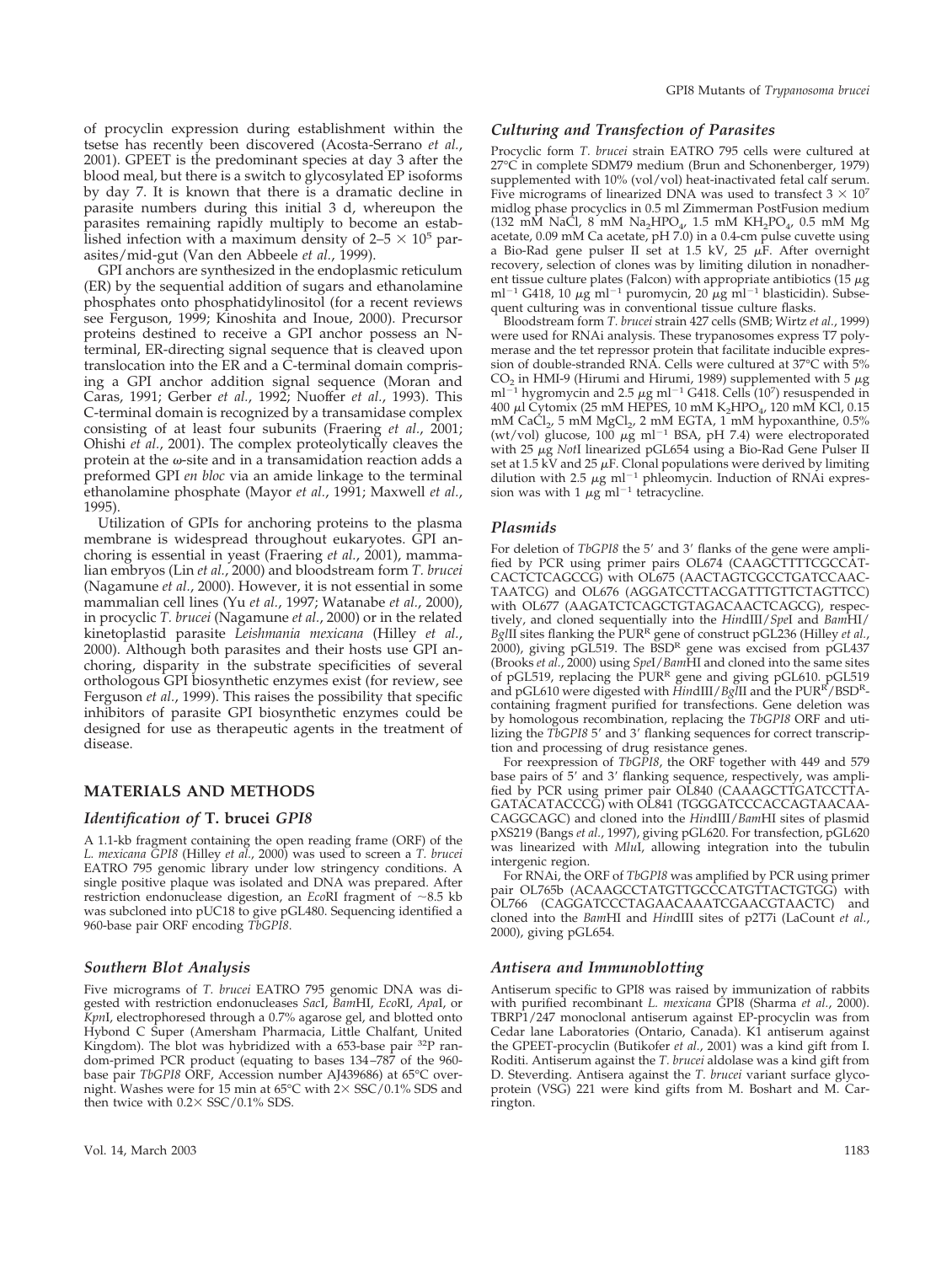Trypanosome cell pellets were resuspended in Laemmli buffer, electrophoresed on 12% SDS-PAGE gels, and transferred onto PVDF membrane (NEN). Blocking was with 5% (wt/vol) skimmed milk in PBS with 0.1% Tween 20. Primary antibodies for GPI8, EP-procyclin, and GPEET-procyclin were used at dilutions of 1:2000, for VSG at 1:5000, and for aldolase at 1:10,000. Secondary antibody (Promega) was conjugated to HRP and was used at 1:2000. Chemiluminescent detection was with the SuperSignal system (Pierce), whereas chemifluorescent detection was with the ECF Western blotting kit and a Typhoon 8600 phosphoimager (Amersham Pharmacia).

#### *Tsetse Fly Infection Study*

Procyclic trypanosomes were harvested by centrifugation at  $1000 \times$ *g* for 5 min at 27°C and then resuspended at 10<sup>6</sup> ml<sup>-1</sup> in red blood cells washed with heat-inactivated fetal calf serum. Tsetse flies were fed through a silicon membrane on a 37°C plate and then maintained at 25°C with 65% humidity for 14 d with feeding every 2 d. After this time, they were dissected and their midguts examined for the presence of trypanosomes. Images were captured using a Zeiss Axioplan at ×630 magnification with a Hamamatsu C4742-95 cooled digital CCD camera and processed using Openlab 2.02.

#### *Metabolic Labeling and Extraction of Parasite Material*

For metabolic labeling,  $10^8$  procyclic parasites were harvested at  $1000 \times g$  for 5 min at 27 $^{\circ}$ C and washed twice with PBS. The parasites were resuspended in 10 ml SDM79 containing 250  $\mu$ Ci [1-3H]ethanolamine hydrochloride (Amersham) for 16 h or in 5 ml glucosefree RPMI containing 200  $\mu$ Ci D-[2,6-<sup>3</sup>H]mannose (Amersham) for 5 h. For periodate treatment, p-[2,6-<sup>3</sup>H]mannose-labeled procyclics were resuspended in 20 ml SDM79 for 4 h, washed twice with ice-cold PBS and then resuspended in 10 ml ice-cold PBS. Samples were split and  $\text{NaIO}_4$  added to one of the matched pair to 10 mM final concentration, after which samples were incubated on ice for 30 min in the dark. Cells were washed twice with ice-cold PBS/150 mM glycerol and twice with ice-cold PBS, and pellets were stored at  $-80^{\circ}$ C.

Lipid extracts were prepared as described previously (Field *et al.*, 1991b). After partitioning to remove aqueous-soluble metabolites, organic phases were dried down in a Speedvac (Savant) and resuspended in 20  $\mu$ l solvent. Ten microliters of each sample was spotted on a Si60 HPTLC plate (Merck) and then developed in chloroform/ methanol/water (10:10:3, vol/vol) in a saturating atmosphere. The total migration distance was 16 cm. After development, the plates were air dried, sprayed with EnHance (Perkin Elmer-Cetus), and exposed to autoradiographic film at  $-85^{\circ}$ C. To generate a PP1\* standard, PP1 was purified by elution from Si60 TLC plates (Merck) after chromatography in chloroform/methanol/water (10:10:3, vol/ vol). After several rounds of extraction in chloroform/methanol/ water (10:10:3, vol/vol), samples were dried and repartitioned between butanol/water, and then lipids located by scintillation counting of an aliquot. Periodate treatment was done in 250  $\mu$ l 40% propan-1-ol, 20% MeOH, 40% PBS, with 10 mM periodate on ice in the dark for 10 min. Reactions were stopped by mixing with an equal volume of 150 mM glycerol in PBS, and samples were chromatographed as described above.

#### **RESULTS**

#### *Isolation of* **T. brucei** *GPI8*

Use of the ORF of the *L. mexicana GPI8* to screen a *T. brucei*  $\lambda$  library resulted in a positive plaque being isolated and 1.6 kb of sequence being obtained. This identified a 960-base pair ORF (*TbGPI8*) encoding the *T. brucei* GPI8. TbGPI8 is predicted to be a 37-kDa protein, with a putative signal peptide cleavage site between positions 20 and 21. Compar-

ison of TbGPI8 with the protein from other organisms (Figure 1) reveals 49% identity with *L. mexicana* and 27% identity with both *Saccharomyces cerevisiae* and *Homo. sapiens*. TbGPI8 contains the catalytic histidine and cysteine dyad (marked in Figure 1) that defines the clan CD cysteine proteases (Barrett and Rawlings, 2001). Hydropathy analysis revealed TbGPI8 lacks the C-terminal transmembrane domain reported for *S. cerevisiae* and *H. sapiens* (Benghezal *et al.*, 1996). Amplification of *TbGPI8* from cDNA using a gene internal and a spliced leader-specific primer pair identified the splice acceptor site 304 base pairs 5' of the start codon.

### Procyclic Form  $\Delta$ gpi8 Trypanosomes Lack *GPI-anchored Proteins*

Southern blot analysis of endonuclease-digested genomic DNA (Figure 2A) revealed a single *GPI8*-hybridizing DNA fragment with *Kpn*I, *Apa*I, *Eco*RI, or *Bam*HI. Two DNA fragments were detected with *Sac*I because of the presence of a *Sac*I site near the middle of the gene. These data show that the *T. brucei GPI8* is a single-copy gene. To investigate the importance of GPI8 in procyclic *T. brucei*, sequential rounds of targeted gene replacement with *PAC* and *BSD* antibiotic resistance genes flanked by *GPI8* 5' and 3' sequences were performed (Figure 2B). After PCR confirmation of *PAC* integration at the correct locus, the second allele of *GPI8* was deleted from two independent clones using the *BSD*-containing construct. Clonal populations were derived, and deletion of *GPI8* (to give  $\Delta gpi8$ ) was confirmed by both PCR (Figure 2C) and Southern blot (unpublished data). The *T. brucei*  $GPI8$  was targeted into the tubulin locus of the  $\Delta gpi8$  mutants to generate lines reexpressing GPI8 (designated  $\overline{\Delta}$ *gpi8*[*GPI8*]). Procyclic form wild-type, Δgpi8 and Δgpi8[*GPI8*] were found to have no discernible difference in either morphology or growth rate in culture.

Western blot analysis of whole cell lysates revealed abundant EP and GPEET procyclins in both wild-type and Δgpi8[GPI8] clones, but their apparent absence from Δgpi8 (Figure 3A). This suggested that GPI-anchored proteins were not present in trypanosomes that lack *GPI8*. However, a recent report has indicated that both of the antibodies against procyclins used in the current study (TBRP1/247 and K1) fail to detect procyclins that no longer possess GPI anchors (Butikofer *et al.*, 2001). Thus it was possible that non-GPI anchored procyclins could still associate with the surface of  $\Delta gpi8$  cells by means of the hydrophobic C-terminal domain normally cleaved during the GPI:protein transamidation reaction. To investigate this possibility, a previously reported method (Clayton and Mowatt, 1989) was used to hypotonically lyse cells in the presence of protease inhibitors and then extract protein from the membrane fraction using CHAPS. After PAGE, Stainsall was used to detect protein within the gel. Procyclin stained a deep blue in both wild-type and  $\Delta gpi8$ [GPI8] clones, but was not observed in Δ*gpi8* (Figure 3B). This confirmed that procyclin was not expressed on the cell surface in the absence of GPI anchoring. Sypro Ruby staining of the CHAPS extracts showed that there were a number of proteins expressed in both wild-type and  $\Delta$ *gpi8*[*GPI8*] trypanosomes that were apparently absent from  $\Delta gpi8$  (Figure 3B). Also, a subset of proteins appeared to be expressed at much higher levels in  $\Delta gpi8$  cells relative to both wild-type and Δgpi8[*GPI8*].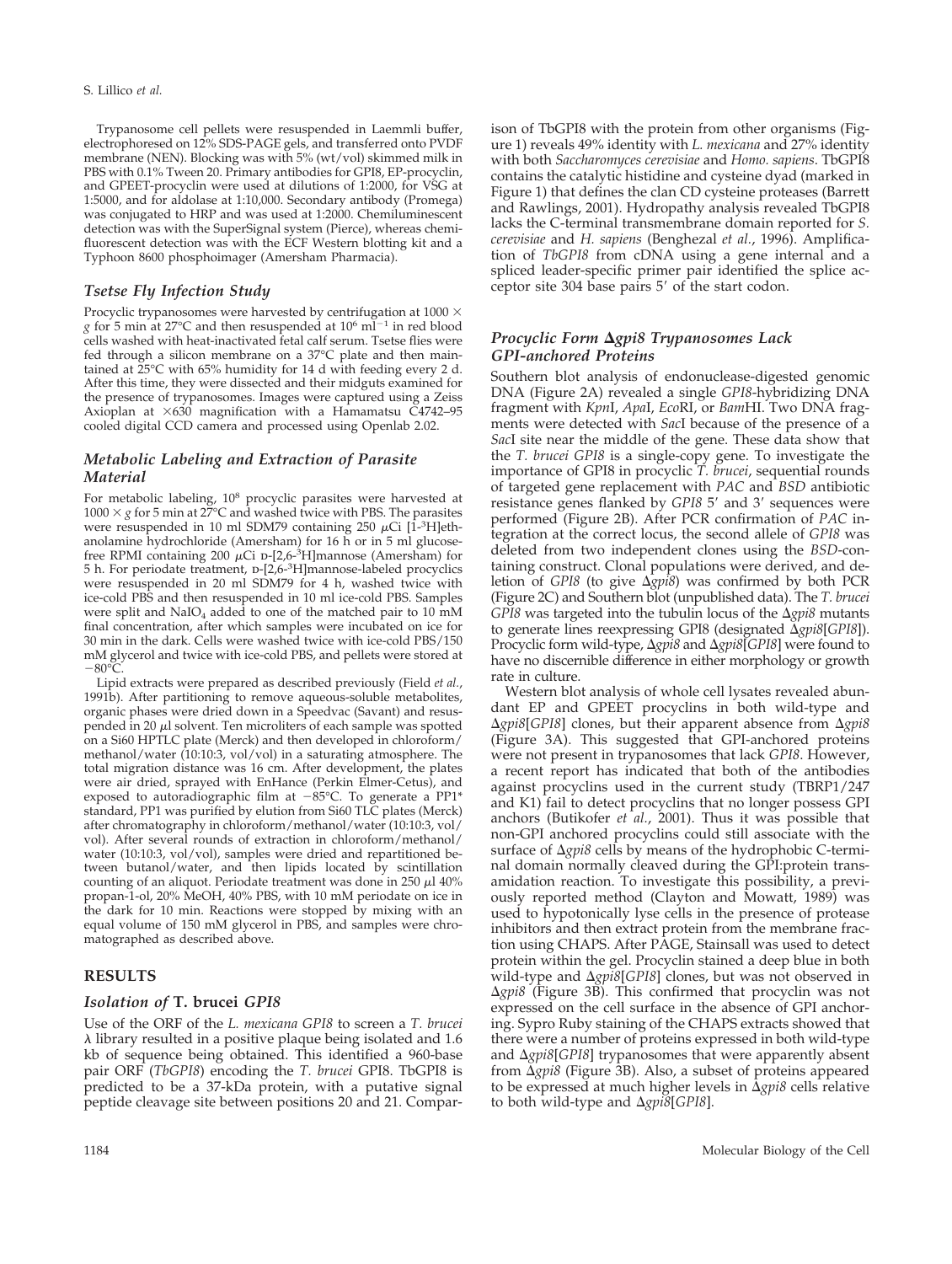| T.b<br>(1)<br>L.m<br>(1)<br>S.c<br>(1)<br>H.s<br>(1) | MLPMLLWLVANLFLAPAAEGF                           HGMNKT <b>NTWAV</b> ILSS                             SRYFFN<br>MRTTAYVMT SPTRC IATALIVF AFLVLTAAA AASA PLGATGKGOS NNWAVIVSS SRYLEN<br>. MRIAMHLPLLLLY I FLL PLSGANNTDAAHEVI ATNTNNWAVLVST SRFWFN<br>.<br>. . MAVTDSL SRAATVLATVLL LSFGSVAAS HIEDQAEQFFRSGHT NNWAVLVCT SRFWFN |
|------------------------------------------------------|------------------------------------------------------------------------------------------------------------------------------------------------------------------------------------------------------------------------------------------------------------------------------------------------------------------------------|
| $T.b$ (43)<br>(61)<br>L.m<br>$S.c$ (52)<br>H.s (59)  | LRHTTNALAMYHLCRKHCMDDDHLLVFLSDSYACDPRKPNPATIYGAPAQAEQP<br>Y <mark>RH</mark> TANALTMYHLLRQ HCTDDDHILLFLSDSFACDPRNVYPAEIFSQP PGAHDADGRASM<br>YRHMANVLSMYRTVKRLCIPDSOLILMLSDDVACNSRNLFPGSVFNN KDHAIDL<br>YRHVANTLSVYRSVKRLCIPDSHIVLMLADDMACNPRNPKPATVFSH KNME LNV                                                               |
| $T.b$ (97)                                           | NL <mark>YG</mark> CNIR <mark>VDY ASYDVGVRRFLGVLQGR</mark> YDENT PPSR <mark>RLDTD</mark> ENSNI I IYAAGHSAE KFF                                                                                                                                                                                                               |
| L.m(121)                                             | NLYCCSAQVDYAGSDVDVRRFLSVLQGRYDENT PPTRRLLSDNTSNI I IYVAGHGAKSYF                                                                                                                                                                                                                                                              |
| S.c(106)                                             | . . YGDSVE VDY RGYE VTVENFIRLLTDRWTEDHPKSKRLLTDENSNIFIYMTGHGGDDFL                                                                                                                                                                                                                                                            |
| H.S(113)                                             | . . YGDDVE VDY RSYE VT VENFLRVLTGRIPP STPRSKRLLSDDRSNILIYMTGHGGNGFL                                                                                                                                                                                                                                                          |
| T.b(157)                                             | KFOD SEFMSSTDIADTL MMMWEOR RYRKLVFLVDTCRALSL CLEIKAPNVVCLAS SEAHL                                                                                                                                                                                                                                                            |
| L.m(181)                                             | KFOD TEFLSSSDISETL TMMHOORRYGRVV FLADTCHAIAL CEHVEAPNVVCLAA SDAES                                                                                                                                                                                                                                                            |
| S.c(164)                                             | KFODAEEIASEDIADAF QQMYEKKRYNEI FEMIDTCQANTMYSKFYS PNILAVGS SEMDE                                                                                                                                                                                                                                                             |
| H.S(171)                                             | KFOD SEE ITN I ELADAF EQMWOKR RYNELL FIIDTCOGA SMYERFYS PNIMALAS SOVGE                                                                                                                                                                                                                                                       |
| T.b(217)                                             | DSYSHHLDPPSGFTVITRWTFEFLEVLKDSKC RPENGEVTLLQKSFYDFNYGPE                                                                                                                                                                                                                                                                      |
| L.m(241)                                             | ESYSCOYDEOLGTHMVSFWMNEMYLLDNGTSCSNPLTRRIGDDAVSVLHOSWYNFNYHPY                                                                                                                                                                                                                                                                 |
| S.c(224)                                             | SSYSHHSDVEICVAVIDRFTYY CLDFLEOIDKN STLTL ODLFDSFTFEKIHSHV GVR                                                                                                                                                                                                                                                                |
| H.S(231)                                             | DSLSHOPDPAIGVHLMDRYTFYVLEF DEEINPASOTNMNDLFOVCPKSLCVSTPGHR                                                                                                                                                                                                                                                                   |
| T.b(265)                                             | RLSLPQPL SEPAHFDAV. NRPNAIREWKMDEFFCEQDRDKIPVE.LRYDLF                                                                                                                                                                                                                                                                        |
| L.m(295)                                             | RVEAS RNRSKPAHRDAV. NDPTALREW IVADFVCGQVSAAVPVD. VRYDLE                                                                                                                                                                                                                                                                      |
| S.c(284)                                             | TDLFDRNPSEVLITDFFANVQNVIPDDSKPLSVSHYHHYKDHIDTAQYELNNNVLDLA++                                                                                                                                                                                                                                                                 |
| H.S(291)                                             | TDLFORDPKNVLITDFFGSVRKVE ITTETIKLOODSEIMESS++                                                                                                                                                                                                                                                                                |

**Figure 1.** Multiple alignment of GPI8 amino acid sequences from *T. brucei* (this study), *Leishmania mexicana* (CAB55340), *S. cerevisiae* (NP\_010618) and *Homo sapiens* (CAA68871). The alignment was performed using Align X (Vector NTI Suite, Informax Inc.). Amino acids identical in all sequences are highlighted with a black background, and gray blocks denote conservation. Active site cysteine and histidine residues are indicated by an asterisk  $(*)$ .

#### *Effect of ConA on Procyclic*  $\Delta$ *gpi8*

The tetrameric lectin concanavalin A has a strong affinity for mannose residues and binds to the N-linked glycans of EP-procyclins, resulting in procyclic cell death. Cells bearing procyclin isoforms that are either not glycosylated or have altered N-glycans are resistant to ConA-induced death (Pearson *et al.*, 2000). We therefore reasoned that because Δgpi8 cells lack procyclin on the cell surface, then they would be resistant to ConA-induced cell death. To test this hypothesis, wild-type, Δgpi8, or Δgpi8[GPI8] cells were cultured in medium containing 50  $\mu$ g ml<sup>-1</sup> ConA. All three clones showed the same kinetics of cell death, including the characteristic morphology previously described (Welburn *et al.*, 1996; Pearson *et al.*, 2000). This indicates the presence of other mannose-bearing structures that replace procyclin on

the surface of procyclic Δ*gpi8* as ligands to which ConA can bind.

#### *Procyclic* **gpi8** *Accumulate GPI Anchor Precursors*

Analysis of chloroform/methanol/water (CMW) extracts from both <sup>3</sup>H-ethanolamine- and <sup>3</sup>H-mannose-labeled procyclic forms by TLC revealed that although wild-type EATRO 795 and  $\Delta gpi8$ [GPI8] display lipid profiles that are essentially identical, there is an increase in the abundance of ethanolamine- and mannose-containing lipids in  $\Delta gpi8$  cells (Figure 4A). Designation of lipid species is made based on Rf values from previous experiments (Field *et al.*, 1991b). PP1, the complete preformed GPI substrate of the transamidase complex of procyclic *T. brucei* (Field *et al.*, 1991a; Mayor *et al.*,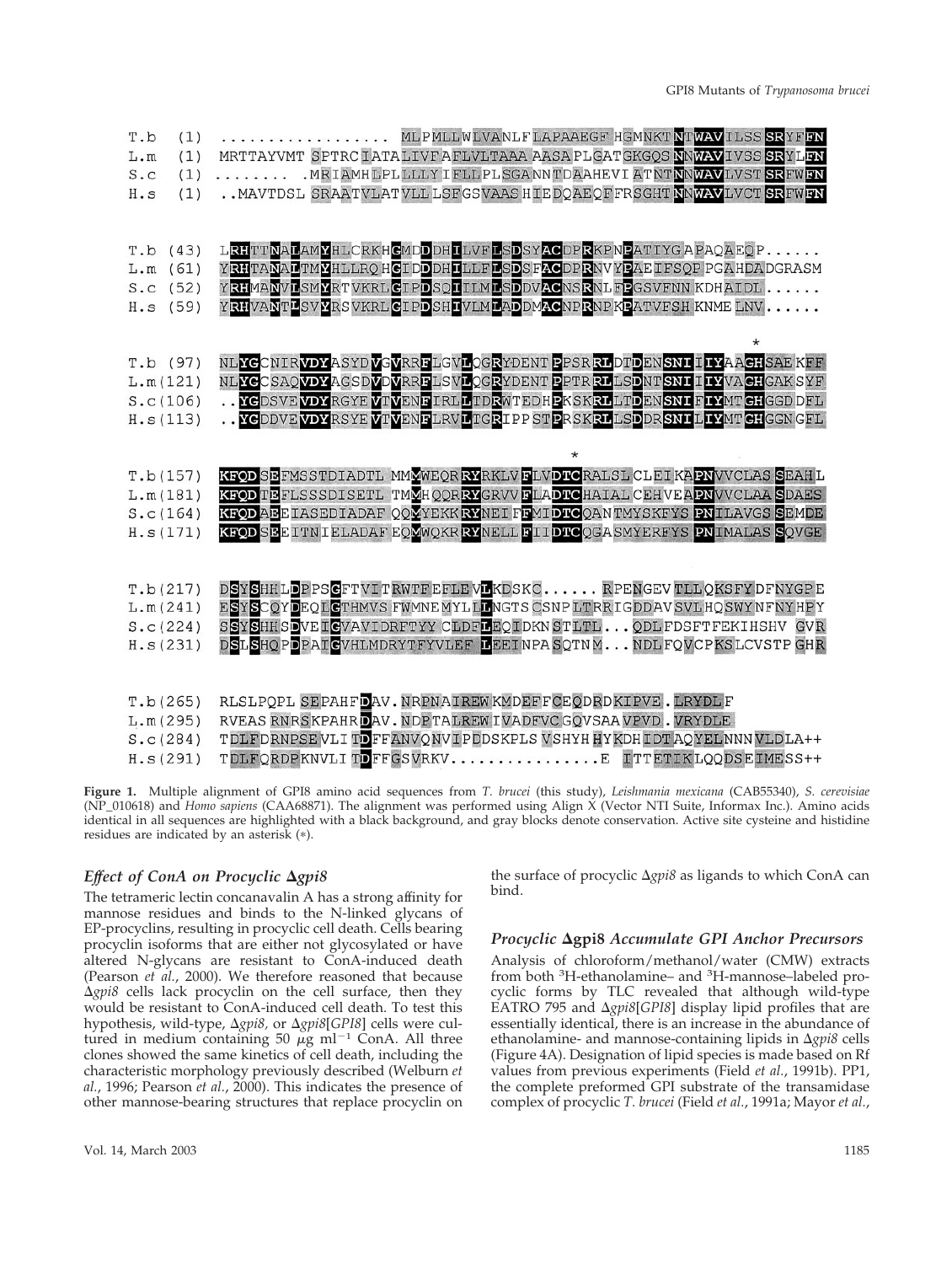

Figure 2. Generation of  $\Delta gpi8$  mutants (A) Southern blot analysis of the *T. brucei GPI8* gene. DNA was cut with *Sac*I, *Bam*HI, *Eco*RI, *Apa*I, or *Kpn*I, transferred onto nylon membrane and hybridized with the ORF of the gene. (B) Schematic representation of the *GPI8* locus (top) and *PAC/BSD* replacement construct (bottom) with open reading frames (dark gray) and *GPI8* flanking regions (light gray) used in the integration construct. Thin lines represent regions not present in the integration construct. Primer sites used to confirm presence of *GPI8* (i and ii) and correct integration of *PAC/BSD* constructs (iii with iv or v) are indicated. (C) PCR of genomic DNA to determine correct integration of markers and deletion of *GPI8. GPI8*/*PAC* (clone 1) and (clone 2) are two independent heterozygotes containing a *PAC* (lanes 1 and 3) and a *GPI8* (lanes 2 and 4) gene. Derived from these are two independent  $\Delta gpi8$  clones, containing *PAC* (lanes 5 and 8) and *BSD* (lanes 6 and 9), but lacking *GPI8* (lanes 7 and 10).  $\Delta gpi8$  clone 1 was used for all subsequent studies. Some results were confirmed with clone 2 (unpublished data).



**Figure 3.** Analysis of procyclin expression (A) Western blot analysis of whole cell lysate from wild-type EATRO 795, Δgpi8 and  $\Delta$ gpi8<sup>[</sup>GPI8] detected with  $\alpha$ -EP procyclin,  $\alpha$ -GPEET procyclin, or -aldolase. (B) Wild-type EATRO 795, *gpi8,* and *gpi8*[*GPI8*] were hypotonically lysed, and the washed pellet was subjected to CHAPS extraction. After SDS-PAGE, CHAPS extracted protein was detected with Stainsall or SyproRuby. Arrows indicate abundant proteins present in all three samples  $(\leftarrow)$  or predominantly in the wild-type EATRO 795 and  $\Delta$ *gpi8*[*GPI8*] or  $\Delta$ *gpi8* ( $\rightarrow$ ).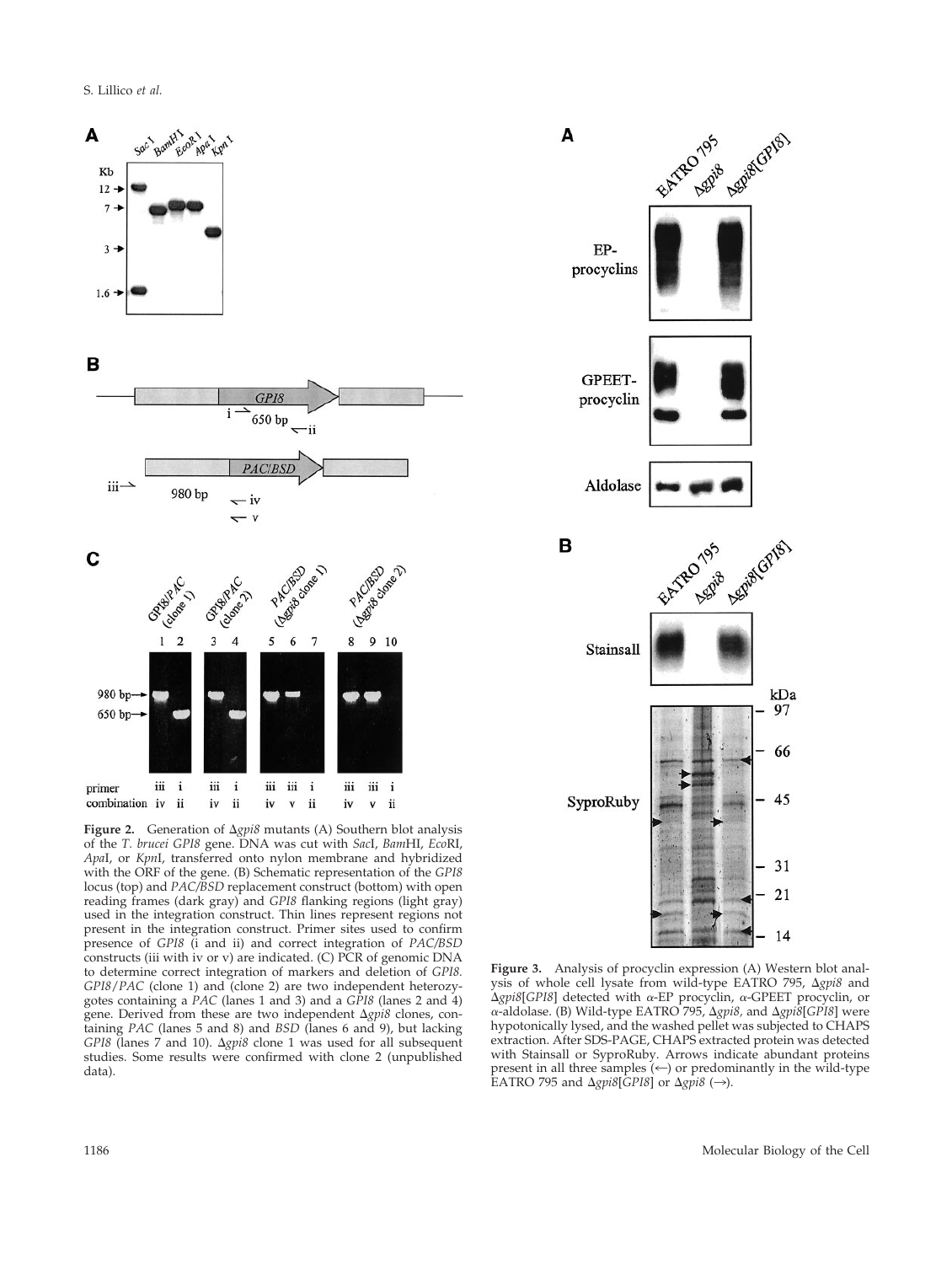

Figure 4. Accumulation of lipids in  $\Delta gpi8$ . (A) Chloroform/methanol/water extracts of <sup>3</sup> H-ethanolamine- and <sup>3</sup> H-mannose–labeled procyclic forms were chromatographed and visualized by autoradiography.  $\Delta$ gpi8[*GPI8*] (lanes 1 and 5),  $\Delta$ gpi8 (lanes 2, 4, 6, and 8), and wild-type EATRO 795 (lanes 3 and 7). The positions of the front, origin, phosphatidylethanolamine (PE), and the major insect-stage *T. brucei* GPI-anchor precursor PP1 (Field *et al.*, 1991b) are indicated at left. A number of novel lipid species were detected in  $\Delta gpi8$ (indicated by arrows  $\leftarrow$ )). For clarity, the  $\Delta gpi8$  extracts are shown after both 2-d (lanes 4 and 8) and 10-d (lanes 2 and 6) exposures. (B) Schematic illustrating the structural features of PP1 and the procyclin GPI anchor. Data are based on studies cited in the text. PP1, top

1991), was particularly abundant in cells lacking GPI:transamidase activity. The structure of PP1 and the procyclin GPI anchor are shown (Figure 4B). The accumulation of GPIprecursors was due to the loss of GPI:protein transamidase activity, as reexpression of GPI8 in *gpi8*[*GPI8*] restored the lipid profile to that of the wild-type parasites. In addition to the build up of previously observed precursors, a number of novel ethanolamine/mannose-containing lipid species also accumulated in  $\Delta gpi8$  (Figure 4A  $\leftarrow$ ). This indicates that in the absence of addition to proteins a significant proportion of the anchor pool has undergone further modification. It is feasible that these novel lipid species are present at low levels in wild-type cells, but are difficult to detect because of the relatively low PP1 pool.

Many eukaryotes express non–protein-linked GPI molecules on their plasma membranes. These include the lipophosphoglycans and GIPLs of *Leishmania* and 'free' GPI anchors in mammalian cells (McConville and Ferguson, 1993; Baumann *et al.*, 2000). We therefore speculated that *T. brucei* may express free GPI molecules on the extracellular face of the plasma membrane and that the marked accumulation of GPI molecules detected in  $\Delta gpi$ 8 cells could be indicative of an amplification of this phenomenon. To determine if this were the case, we utilized a previously published method for identifying expression of free GPIs on the exoplasmic leaflet of the plasma membrane (Baumann *et al.*, 2000). Sodium periodate oxidizes the hydroxyl groups of sugars, but because of its size and negative charge does not diffuse into cells (McConville and Bacic, 1990; Baumann *et* al., 2000).  $\Delta gpi8$  were labeled with <sup>3</sup>H-mannose and after a chase period incubated in the presence of 10 mM  $NaIO<sub>4</sub>$ . CMW extracts analyzed by TLC revealed that after periodate treatment a significant portion of the PP1 fraction had been oxidized (PP1\*), indicating that part of this pool is expressed on the surface of these parasites (Figure 5A, lanes 1 and 2). As a control, PP1 was purified by elution from a TLC plate and treated with periodate to provide an authentic PP1\* standard (lanes 3 and 4). To show that periodate did not permeate the plasma membrane and oxidize intracellular PP1, Agpi8 cells were labeled for 2.5 h with <sup>3</sup>H-mannose and then treated with periodate as described above. No substantial change in lipid profile was detected between the treated and untreated samples (compare Figure 5B, lanes 1 and 2). Once extracted from  $\Delta gpi8$  cells, all PP1 converted to PP1\* upon incubation with periodate (lanes 3 and 4). Additionally, a glycerol quench applied before periodate treatment ensured that no oxidation occurred during the exper-

Figure 4 (cont). right, contains a cannonical GPI-core glycan, together with an acyl-inositol headgroup (the major fatty acid here is palmitate, although other species are present) and a *lyso*-glycerolipid backbone (a single fatty acid, predominantly stearate, is attached to the glycerol *sn*-1 position). The procyclin GPI-anchor structure has the same core as PP1, including an identical fatty acid configuration. Additionally, the procyclin protein C terminus is in amide linkage to the ethanolamine, and there is a large heterogenous glycan of  $\sim$ 15-kDa molecular weight, which contains sialic acid and is endo- $\beta$ -galactosidase sensitive (indicating the presence of lactosamine repeat structures). Inositol is represented by a hexagon, the core glycan, and the side chain in the procyclin anchor by rounded rectangles, and the procyclin polypeptide by a lollipop. Diagram is not to scale.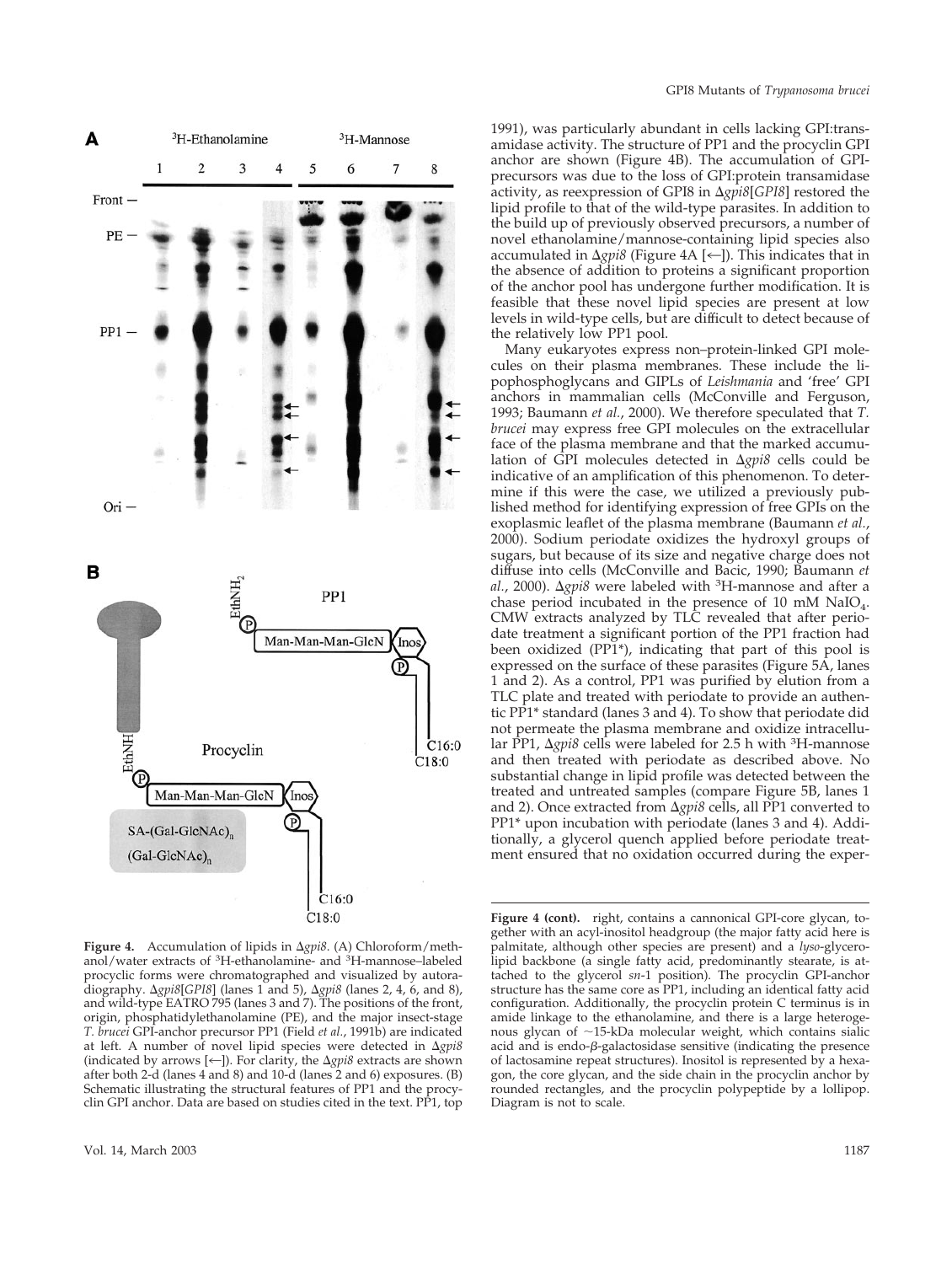

Table 1. Wild-type EATRO 795, Δgpi8 and Δgpi8[GPI8] were fed to teneral tsetse flies as part of a blood meal

| Clone         | EATRO <sub>795</sub> | $\Delta$ gpi $\delta$ | $\Delta$ gpi8[GPI8] |
|---------------|----------------------|-----------------------|---------------------|
| Expt 1        | *                    | 1/39                  | 11/33               |
| Expt 2        | 24/49                | 1/66                  | 9/20                |
| Expt 3        | 29/59                | $\ast$                | 24/65               |
| Collated data | 53/108               | 2/105                 | 44/118              |
| % infected    | 49                   |                       | 37                  |
|               |                      |                       |                     |

Each study was carried out at least twice as indicated, dependent on availability of tsetse. Mid-gut dissections were carried out after 14 d. For each experiment, the number of flies harboring parasites/total number of flies dissected is shown. Collated % infection is shown at the bottom.

imental procedure (unpublished data). These data provide evidence that a fraction of the PP1 pool of  $\Delta gpi8$  cells is surface located.

#### *gpi8 Do Not Establish a Successful Infection in Tsetse*

The repeat domains of *T. brucei* procyclins are known to be resistant to digestion by tsetse proteases (Acosta-Serrano *et al.*, 2001), whereas their GPI anchors are modi fied with a large poly-*N*-acetyllactosamine side chain (Treumann *et al.* , 1997). This has led to the hypothesis that one of the major functions of the procyclin coat is to form a glycocalyx, which provides the cell with a protective barrier against the digestive enzymes of the tsetse fly midgut (Ferguson *et al.*, 1993; Ruepp *et al.,* 1997). In the current study, wild-type,  $\Delta g$ pi8 or *gpi8* [*GPI8*] cells were fed to teneral tsetse flies as part of a blood meal, with midgut dissection of flies 14 d later. Wildtype and Δ*gpi8*[*GPI8*] procyclics infected 49 and 37% of flies, respectively, whereas Δgpi8 infected <2% (Table 1). Furthermore, both of the flies infected by  $\Delta gpi8$  harbored very sparse populations of parasites, and these cells resembled cultured procyclic forms rather than the more serpentine procyclic forms that characterize established midgut infections (Figure 6). Because Δ*gpi8*[*GPI8*] cells behaved in a

**Figure 5.** Surface expression of protein-anchor precursors. (A) Agpi8 cells labeled with <sup>3</sup>H-mannose were chased for 4 h in fresh medium then incubated without (lane 1) or with (lane 2) 10 mM sodium periodate. After quenching of the oxidation reaction, cell pellets were extracted sequentially with chloroform/methanol and chloroform/methanol/water, chromatographed, and visualized by autoradiography. The chloroform/methanol fraction demonstrated even loading of samples as determined by phosphatidylethanolamine abundance. The positions of the front, origin, PP1*,* and oxidized PP1 (PPI\*) in the chloroform/methanol/water fraction are indicated on the left. To provide an authentic standard for PP1\*, PP1 was puri fied by elution from a TLC plate and treated without (lane 3) and with (lane 4) 10 mM periodate for 10 min. Samples were chromatographed and visualized by autoradiography. (B)  $\Delta g$ pi8 cells labeled for 2.5 h with 3 H-mannose and then incubated without (lane 1) or with (lane 2) 10 mM sodium periodate. Lipids extracted from  $\Delta gpi8$  cells were incubated in the absence (lane 3) or presence (lane 4) of 10 mM periodate for 10 min. Samples were chromatographed as in A.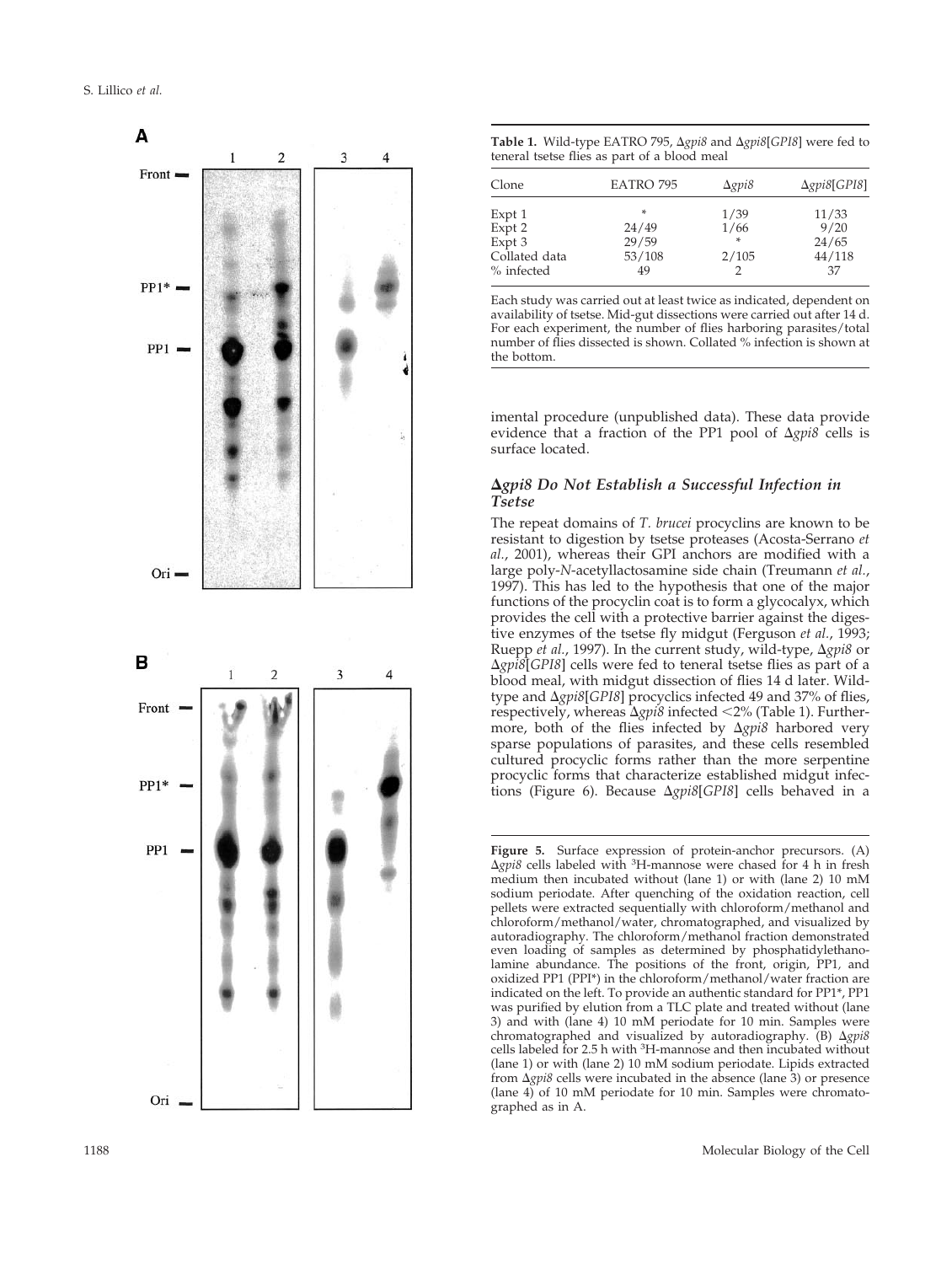

**Figure 6.** Tsetse fly infectivity. Wild-type EATRO 795, *gpi8,* and *gpi8*[*GPI8*] were fed to teneral tsetse flies as part of a blood meal. After 14 d, midguts were dissected and examined microscopically. Images of living parasites from in vitro cultures and tsetse dissections are displayed.

manner similar to the wild-type parasites, both in rate of infection and midgut morphology, failure of  $\Delta gpi8$  trypanosomes to establish in tsetse must be due to the lack of GPI:protein transamidase activity.

#### *GPI8 Is Essential for Cell Cycle Progression in Bloodstream form Trypanosomes*

We used an inducible RNAi approach (Ngo *et al.*, 1998; Wang *et al.*, 2000) to investigate the requirement for GPI8 in bloodstream trypanosomes. Culturing cells in the presence of tetracycline-induced expression of double-stranded *GPI8* RNA. A severe growth deficit was observed in induced cells when compared with uninduced controls (Figure 7A). Northern blotting confirmed that *GPI8* mRNA levels were reduced significantly in induced cells relative to a *MOB1* control (Figure 7B), whereas Western blotting demonstrated GPI8 to be apparently absent (Figure 7C). Interestingly, *GPI8* RNAi induction resulted in a 10% increase in the abundance of VSG (Figure 7C) in comparison to an adolase control, leading us to speculate that accumulation of unanchored precursor proteins may be occurring as a result of reduced GPI anchoring. To address this question, cells cultured for 24 h  $-$ / + induction were hypotonically lysed and then incubated at 37°C for 30 min. This treatment allowed the endogenous trypanosomal GPI-PLC to hydrolyze the GPI anchor of VSG, converting the glycoprotein from a membrane bound to a water-soluble form (De Almeida and Turner, 1983). As a control, cells were lysed in the presence of 10 mM  $ZnCl<sub>2</sub>$ , a known inhibitor of GPI-PLC. After ultracentrifugation, P100 and S100 fractions were analyzed by Western blotting with  $\alpha$ -VSG 221 or with  $\alpha$ -aldolase as a loading control. In uninduced cells, GPI-PLC activity resulted in all VSG being found in the S100 fraction as had been predicted. By contrast, RNAi induction resulted in the accumulation of proVSG, which was resistant to GPI-PLC activity and hence remained associated with membranes.

Microscopic analysis revealed that by 12 h post-induction cells had begun to swell and lose motility and that after 18 h the morphology of many was radically altered. DAPI staining revealed that the majority of these cells had karyotype defects (Monsters), with multiple nuclei, kinetoplasts, and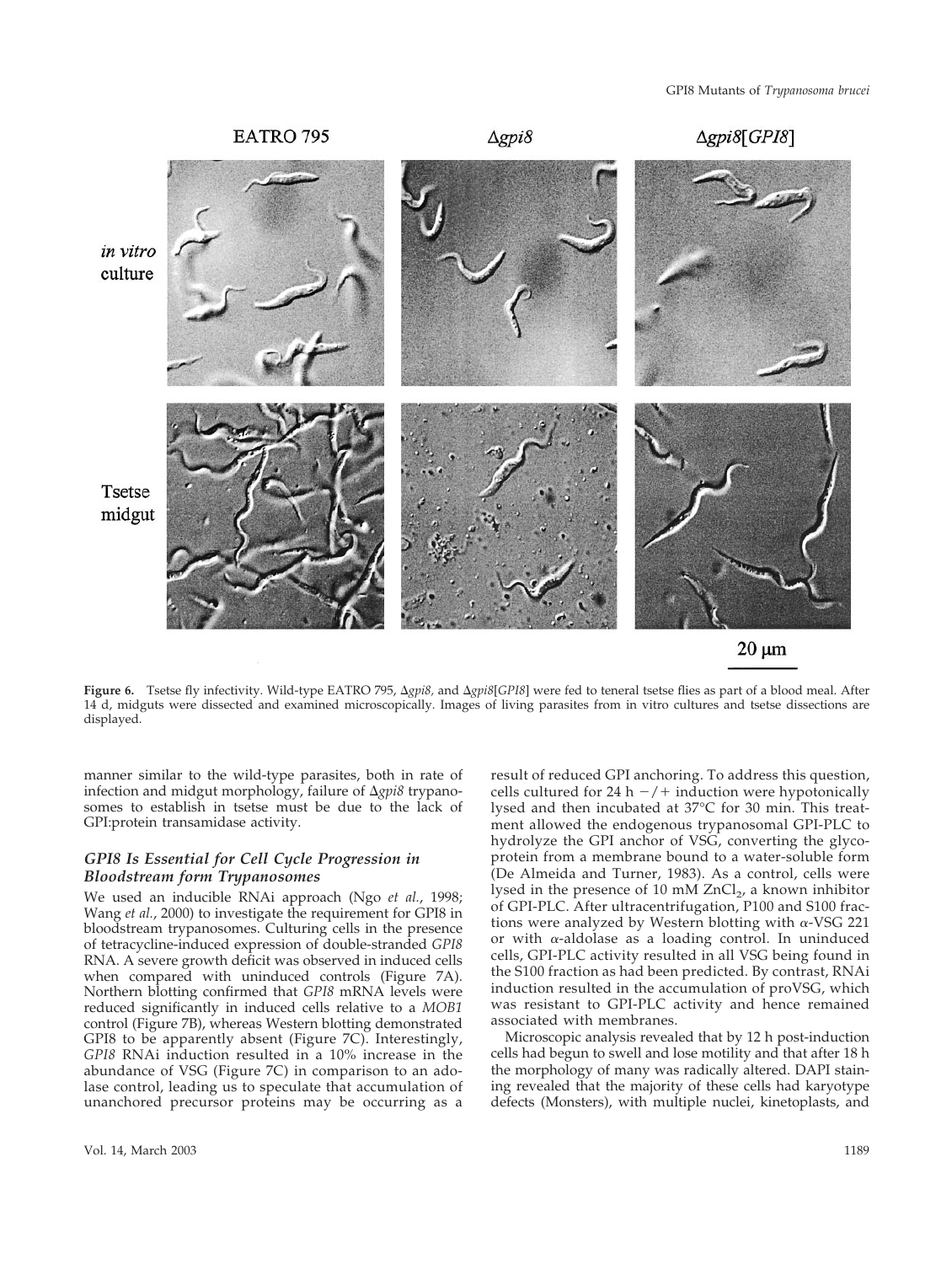

**Figure 7.** RNAi of bloodstream form trypanosomes. (A) Growth curve of two independently derived clones in the absence (solid line) or presence (dashed line) of 1  $\mu$ g ml<sup>-1</sup> tetracycline. The experiment was carried out in triplicate and bars denoting SD are shown. (B) Northern blots of total RNA prepared from parasites 12 h  $-/+$ induction, electrophoresed on a 1% agarose gel and transferred onto

flagella (Figure 8). This suggests that lack of GPI:protein transamidase activity results in perturbation of cell cycle control, leading to cell death.

#### **DISCUSSION**

The *GPI8* gene of *T. brucei* encodes a predicted protein with significant sequence identity to GPI8 from *L. mexicana*, *S. cerevisiae,* and *H. sapiens*. However, although GPI8 is a type I ER membrane protein in both *S. cerevisiae* and *H. sapiens,* hydropathy analysis indicates that the trypanosome GPI8 lacks a C-terminal transmembrane domain. This is consistent both with the hydropathy profile of the GPI8 of the closely related trypanosomatid *L. mexicana* (Hilley *et al.*, 2000; Sharma *et al.*, 2000) and our previous studies that indicated that trypanosomal GPI8 is a soluble ER protein (Sharma *et al.*, 2000). Deletion of *GPI8* from procyclic *T. brucei* resulted in parasites deficient in GPI-anchored proteins (Figure 3) and with an accumulation of precursor GPIs (Figure 4A), confirming that GPI8 is a functional component of the GPI:protein transamidase of *T. brucei.* The parasite does not have an alternative pathway for GPI anchor addition to proteins, making the GPI8 cysteine protease essential for the production of GPI-anchored proteins.

A previous study demonstrated that disruption of *Tb-GPI10*, which encodes the third mannosyltransferase in GPI anchor biosynthesis, resulted in procyclic cells with an in vitro doubling time approximately twice that of their wildtype counterpart and a requirement for nonadherent culture conditions (Nagamune *et al.*, 2000). Surprisingly, despite their reduced fitness in vitro, these mutants retained their ability to establish infection within the midgut of tsetse, albeit with reduced efficiency. As both GPI8 and GPI10 are essential for GPI anchoring of proteins, we expected that deletion of *GPI8* would result in a phenotype that mimicked *GPI10* null mutants. However, the current study has demonstrated that the GPI8 and GPI10 null mutants differ in several key respects. Although both have been shown to lack GPI-anchored proteins,  $\Delta gpi8$  did not require nonadherent culture conditions for growth, had a cell cycle of comparable length to their wild-type parent, and yet were unable to establish infection within the tsetse fly midgut. Comparison of metabolically labeled GPI lipids from these two mutants provides an explanation for these differences.  $\Delta gpi8$  accumulated PP1, the complete preformed GPI substrate of the transamidase complex of procyclic *T. brucei* (Mayor *et al.*, 1991; Field *et al.*, 1991a). This is in keeping with similar data from *L. mexicana* (Hilley *et al.*, 2000), *S. cerevisiae* (Benghezal

**Figure 7 (cont).** nylon membrane. Duplicate blots were hybridized with 32P-labeled ORFs of either *GPI8* or *MOB1*. (C) Western blot analysis of whole cell lysate 24 h  $-/+$  induction probed with  $\alpha$ -GPI8,  $\alpha$ -VSG 221, or  $\alpha$ -aldolase. A Typhoon 8600 phosphoimager was used for detection and quantitation. (D) Cells,  $1 \times 10^7$ , cultured for 24 h  $-$  /  $+$  induction were lysed on ice in 25  $\mu$ l 0.05% TX-100 with 1 mg ml<sup>-1</sup> pefabloc and 1  $\mu$ g ml<sup>-1</sup> leupeptin and then incubated at 37°C for 30 min. Alternatively cells were lysed as above in the presence of 10 mM ZnCl<sub>2</sub> and maintained on ice for 5 min. Lysates were made up to 1 ml, after which they were centrifuged at 100,000  $\times$  *g* for 30 min at 4°C to yield P100 and S100 fractions. Samples were analyzed by Western blotting with  $\alpha$ -VSG 221 or  $\alpha$ -aldolase.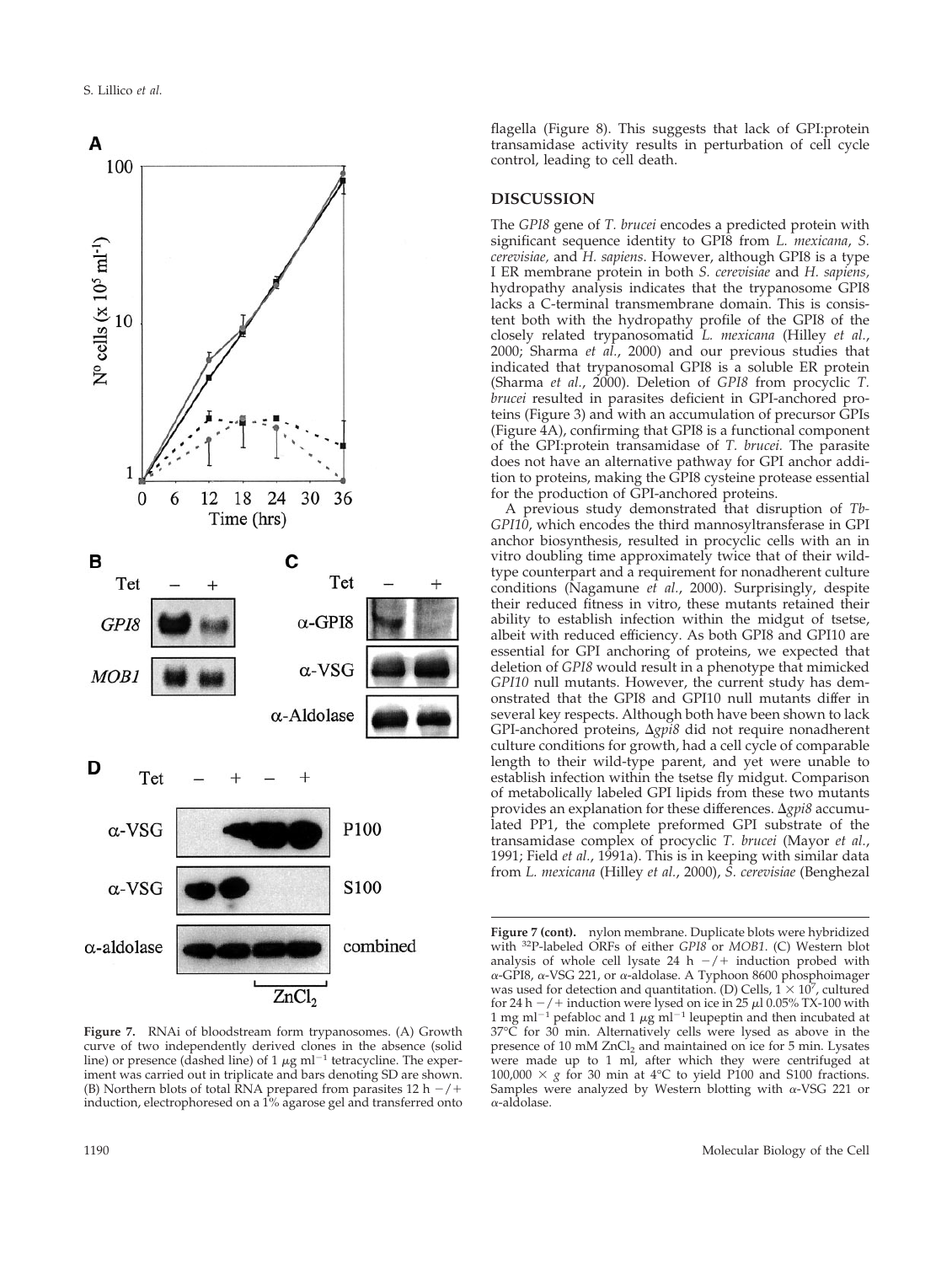



 $-$  Tet

**Figure 8.** Microscopic analysis of cultured bloodstream form parasites without  $(-)$  or with  $(+)$  18 h tetracycline induction of *GPI8* RNAi using (A) phase contrast or (B) DAPI staining of DNA.

*et al.*, 1996), and human (Yu *et al.*, 1997), all of which accumulate mature GPI in the absence of GPI8 function. Furthermore, our data indicate that  $\Delta gpi8$  cells express part of the accumulated PP1 pool on their plasma membrane.  $\Delta gpi10$ , by contrast, did not synthesize complete GPI anchors and accumulated different mannolipids than wild-type cells (Nagamune *et al.*, 2000). They could not express the free surface GPIs we report here, therefore explaining their reduced fitness *in vitro.*

Expression of free GPIs on the surface of eukaryotic cells is not without precedent (McConville and Ferguson, 1993; Baumann *et al.*, 2000) and has also been discovered recently in "naked" procyclic trypanosomes deficient in procyclin (E. Vassella, personal communication). A number of novel lipid species were found to build up in the  $\Delta gpi8$  mutant, which were not detected in the wild-type (Figure 4A). These may be a result of the accumulating lipids being acted upon by the normal biosynthetic pathway that decorates lipid anchors in the Golgi and, if this is the case, these lipids are unlikely to be substrates for the GPI:protein transamidase, which is located in the ER. The possibility of free GPIs on the surface explains our observation that Con A was capable of killing  $\Delta$ gpi8 cells. Previous studies have shown that Con A binds to the N-linked glycans of EP procyclins 1 and 3,

resulting in a procyclic cell death phenotype that has been likened to apoptosis in metazoan cells (Welburn *et al.*, 1996). Clones that exclusively express the procyclins EP2 and GPEET, both of which lack N-glycosylation sites and are not bound by ConA, are resistant to this form of cell death (Pearson *et al.*, 2000). The plasma membrane of  $\Delta g$ *pi8* cells lack all procyclin, but have the tri-mannose GPI, PP1, which is capable of binding ConA (Vidugiriene and Menon, 1994). Although Con A–induced death of wild-type procyclic parasites is mediated through interaction of the lectin with procyclin-borne glycans, the actual mechanism by which this kills the cells is not understood. It is therefore entirely feasible that interaction of Con A with the free GPIs of  $\Delta gpi8$ cells could elicit the same cellular response. Interestingly, we have noted previously that there are two pools of PP1 in wild-type parasites, one pool that is turned over with rapid kinetics  $(t_{1/2} = 8 h)$  and a more stable pool (M. Field, unpublished). The presence of two pools of PP1 is consistent with the concept that a portion of PP1 is located on the surface of wild-type parasites as well as  $\Delta g$ *pi8*.

Surface expression of free GPIs by  $\Delta gpi8$  cells also provides an explanation for our observation that these mutants cannot establish an infection in the tsetse midgut. One of the proposed functions of the GPI-anchored procyclin coat of *T.*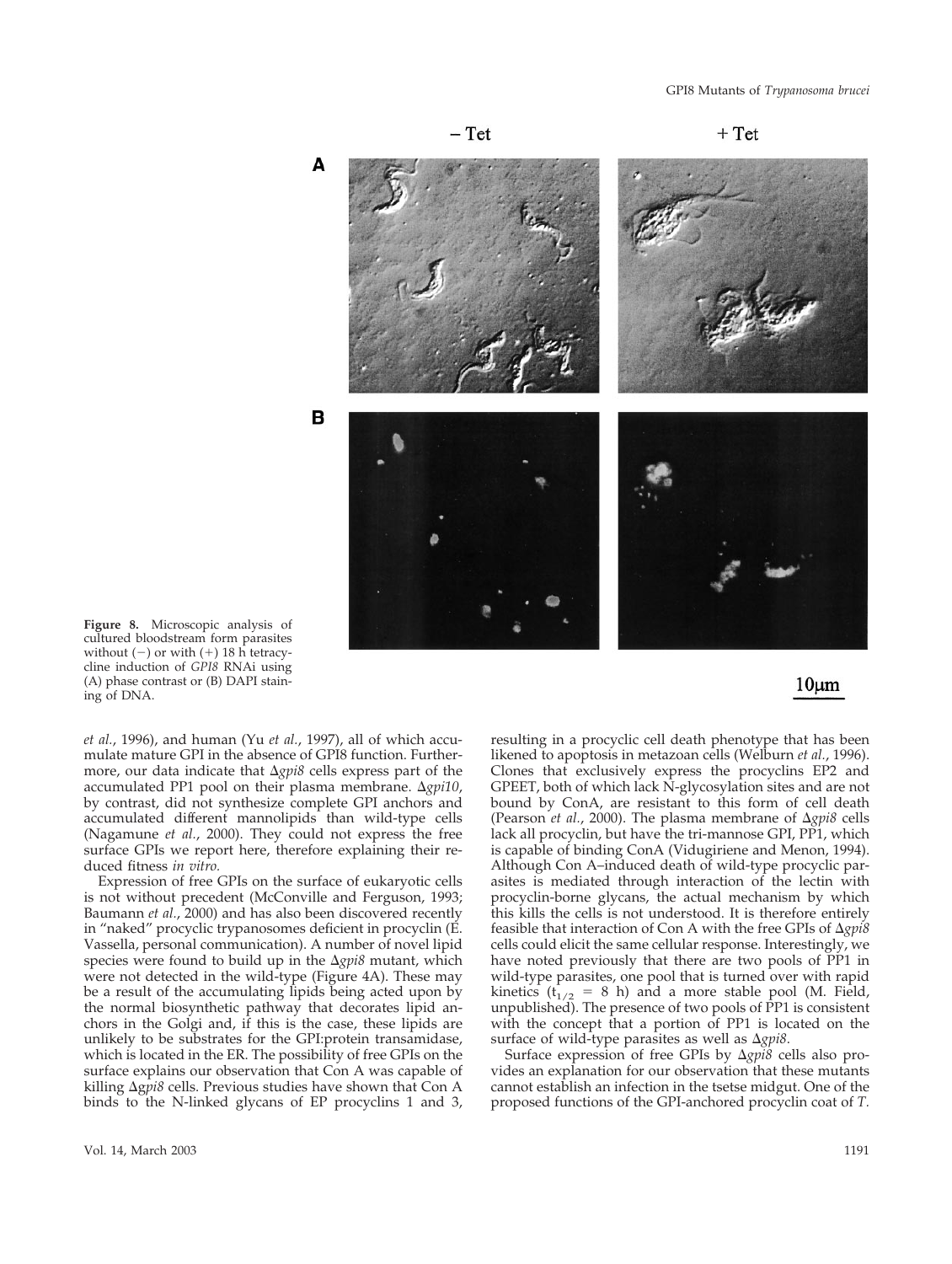*brucei* is provision of cells with a protease-resistant glycocalyx, enabling them to survive within the lumen of the tsetse fly midgut. Deletion either of EP procyclin genes (Ruepp *et al.*, 1997) or *GPI10* (Nagamune *et al.*, 2000) resulted in reduced ability of procyclic cultures to establish infections within tsetse, supporting this view. However, although reduced infection frequencies were reported in both of these studies, heavy infections were still observed. By contrast, the current study detected  $\Delta gpi8$  cells in only 2% of flies dissected and with very low parasitaemia and abnormal morphology in both cases. This suggests that tsetse flies are essentially refractory to the successful establishment of Δgpi8. Little is known about the molecular basis for refractoriness of tsetse to trypanosome infection. There is some circumstantial evidence to suggest that tsetse flies possess a trypanocidal midgut lectin (Maudlin and Welburn, 1987; Welburn *et al.*, 1994), although this lectin has never been purified and characterized. Such a lectin could be responsible for the inability of  $\Delta gpi8$  parasites to establish infection within the midgut of the vector, with the tri-mannose core of their exposed GPI coat being bound by the lectin.  $\Delta gpi10$ mutants by contrast lack this free GPI on their surface and would not be susceptible to agglutination. An alternative explanation is that the surface architecture of the procyclic form will differ between  $\Delta gpi8$  and  $\Delta gpi10$  mutants because of the variation in their free GPIs. Such differences may alter their susceptibility to other tsetse immune responses, such as the antimicrobial peptides attacin, defensin, and diptericin (Hao *et al.*, 2001).

The  $\Delta gpi8$  cells that were detected in the midguts of the two tsetse were morphologically indistinguishable from counterparts grown in in vitro cultures. By contrast, wildtype and Δgpi8<sup>[</sup>*GPI8*] parasites observed in the midguts had all assumed the phenotype characteristic of posterior midgut procyclic trypomastigotes (as described in Van den Abbeele *et al.*, 1999). This shows that the failure to differentiate was a direct result of the *GPI8* deletion. However, such a phenotype was not reported with the Δgpi10 mutants, suggesting that it is not simply a consequence of the lack of GPIanchored proteins.

RNAi was used to show that GPI8 is essential in bloodstream form trypanosomes grown in in vitro culture. Northern and Western blot data demonstrated specific downregulation of both GPI8 mRNA and protein, with concomitant accumulation of proVSG. Recently it has been shown that proVSG with an altered GPI-anchor signal sequence accumulates within the ER and is then degraded (Bohme and Cross, 2002). Our data provide direct evidence to support more circumstantial data (Nagamune *et al.*, 2000) that expression of GPI-anchored proteins are essential for bloodstream form trypanosomes. Cells with reduced GPI8 rapidly lost viability, displaying obvious dysfunction in cell cycle progression with an accumulation of cells with multiple nuclei, flagella, and kinetoplasts. This phenotype is consistent with a block in cytokinesis. Studies in our laboratory have indicated that trypanosomes lack certain key cell cycle checkpoints that are present in most eukaryotes. In particular, RNAi of the mitotic cyclin CYC6 in bloodstream form trypanosomes led to a block in mitosis but allowed reinitiation of nuclear and kinetoplast S-phase (Hammarton and Mottram, in preparation). For the GPI8 RNAi mutants a block in cytokinesis does not appear to prevent kinetoplast

and nuclear replication or subsequent organelle segregation, reinforcing the finding that initiation of S-phase can occur in the absence of completion of cytokinesis. Cell cycle arrest in response to a defect in GPI biosynthesis has been reported previously in *S. pombe* (Colussi and Orlean, 1997). It has been hypothesized that this phenomenon in yeast could be the result of inefficient delivery of GPI-anchored proteins involved in cell division to their site of action. Depletion of GPI anchors in *Trypanosoma cruzi* by heterologous expression of *T. brucei* GPI-PLC lead to an apparent block in mitosis (Garg *et al.*, 1997). In *T. brucei,* it is possible that reduction or ablation of GPI-anchored receptors (e.g., transferrin) or other GPI-anchored protein such as BARP (Nolan *et al.*, 2000) may render cells incapable of undergoing cytokinesis. Alternatively, it is possible that accumulation of GPI precursors, or intracellular proVSG, results in perturbation of the cell cycle or that VSG occupancy of the plasma membrane is required at a given density. In the later scenario, reduction in the rate at which VSG is anchored and trafficked to the cell surface could negatively impact on the rate at which membrane is synthesized, resulting in cells being unable to undergo cytokinesis at a time when mitosis has been initiated. Whatever the cause, the current work clearly demonstrates that reduced GPI:protein transamidase activity results in a cytokinesis block in bloodstream form trypanosomes.

### **ACKNOWLEDGMENTS**

We thank Alyson Lewis for excellent technical assistance with the tsetse fly infections, Mike Ferguson for suggestions on solvent extractions for the periodate experiment, and Tansy Hammarton for incisive comments on trypanosome cell cycle control. This study was supported by the Medical Research Council (UK). J.C.M. is a MRC Senior Research Fellow. M.C.F. and P.B. acknowledge support from the Wellcome Trust.

# **REFERENCES**

Acosta-Serrano, A., Cole, R.N., and Englund, P.T. (2000). Killing of *Trypanosoma brucei* by concanavalin A: structural basis of resistance in glycosylation mutants. J. Mol. Biol. *304*, 633–644.

Acosta-Serrano, A., Vassella, E., Liniger, M., Renggli, C.K., Brun, R., Roditi, I., and Englund, P.T. (2001). The surface coat of procyclic *Trypanosoma brucei*: programmed expression and proteolytic cleavage of procyclin in the tsetse fly. Proc. Natl. Acad. Sci. USA *98*, 1513–1518.

Bangs, J.D., Ransom, D.M., McDowell, M.A., and Brouch, E.M. (1997). Expression of bloodstream variant surface glcoproteins in procyclic stage *Trypanosoma brucei*: role of GPI anchors in secretion. EMBO J. *16*, 4285–4294.

Barrett, A.J., and Rawlings, N.D. (2001). Evolutionary lines of cysteine peptidases. Biol. Chem. *382*, 727–733.

Baumann, N.A., Vidugiriene, J., Machamer, C.E., and Menon, A.K. (2000). Cell surface display and intracellular trafficking of free glycosylphosphatidylinositols in mammalian cells. J. Biol. Chem. *275*, 7378–7389.

Benghezal, M., Benachour, A., Rusconi, S., Aebi, M., and Conzelmann, A. (1996). Yeast Gpi8p is essential for GPI anchor attachment onto proteins. EMBO J. *15*, 6575–6583.

Bohme, U., and Cross, G.A.M. (2002). Mutational analysis of the variant surface glycoprotein GPI-anchor signal sequence in *Trypanosoma brucei*. J. Cell Sci. *115*, 805–816.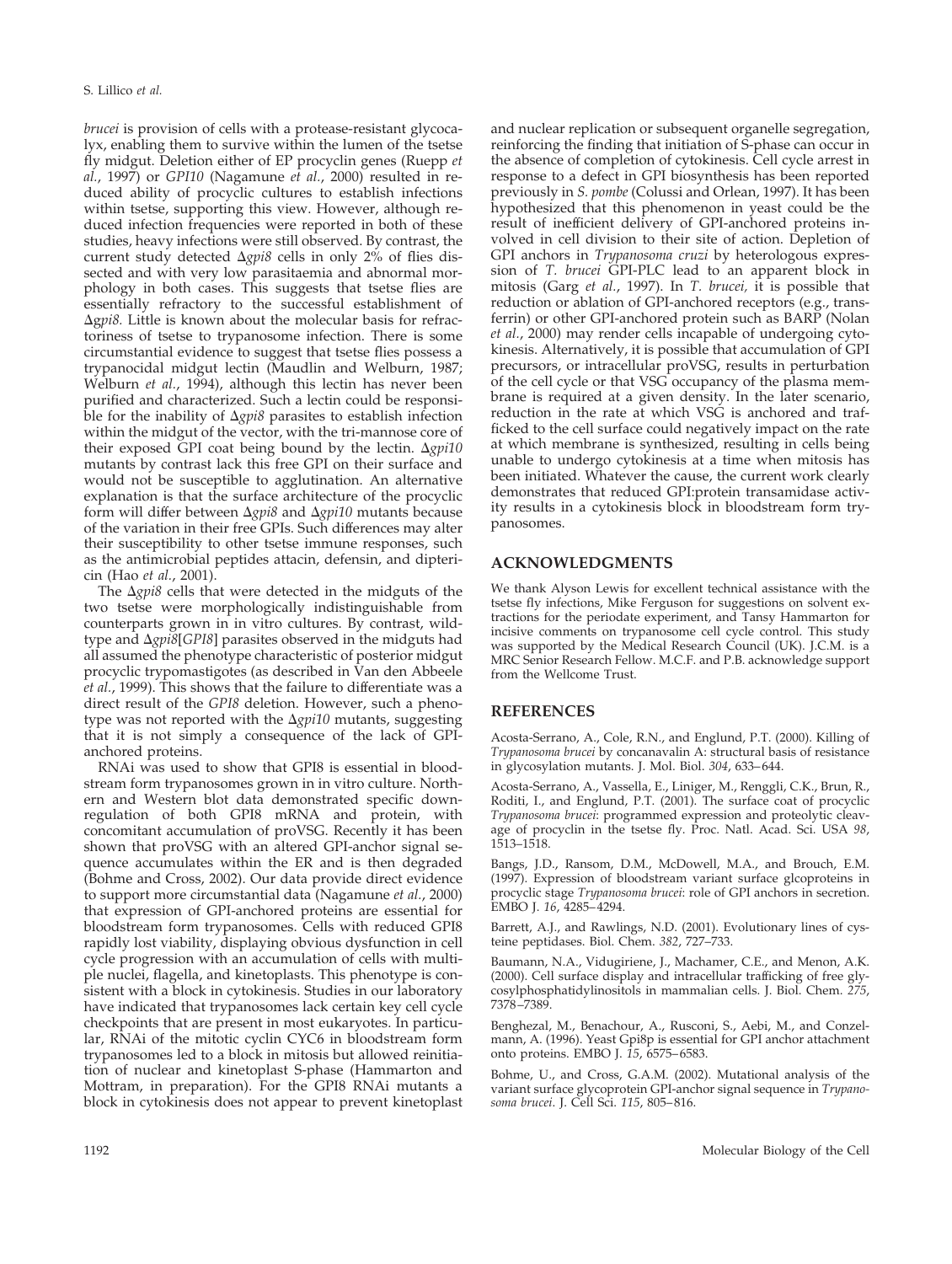Brooks, D.R., McCulloch, R., Coombs, G.H., and Mottram, J.C. (2000). Stable transformation of trypanosomatids through targeted chromosomal integration of the selectable marker gene encoding basticidin S deaminase. FEMS Microbiol. Lett. *186*, 287–291.

Brun, R., and Schonenberger, M. (1979). Cultivation and *in vitro* cloning of procyclic forms of *Trypanosoma brucei* in a semi-defined medium. Acta Trop. *36*, 289–292.

Butikofer, P., Malherbe, T., Boschung, M., and Roditi, I. (2001). GPI-anchored proteins: now you see 'em, now you don't. FASEB J. *15*, 545–548.

Butikofer, P. *et al.* (1999). Phosphorylation of a major GPI-anchored surface protein of *Trypanosoma brucei* during transport to the plasma membrane. J. Cell Sci. *112*, 1785–1795.

Clayton, C.E., and Mowatt, M.R. (1989). The procyclic acidic repetitive proteins of *Trypanosoma brucei*—purification and post-translational modification. J. Biol. Chem. *264*, 15088–15093.

Colussi, P.A., and Orlean, P. (1997). The essential *Schizosaccharomyces pombe gpi1*(+) gene complements a bakers' yeast GPI anchoring mutant and is required for efficient cell separation. Yeast *13*, 139– 150.

De Almeida, M.L.C., and Turner, M.J. (1983). The membrane form of variant surface glycoproteins of *Trypanosoma brucei*. Nature *302*, 349–352.

Ferguson, M.A.J. (1999). The structure, biosynthesis and functions of glycosylphosphatidylinositol anchors, and the contributions of trypanosome research. J. Cell Sci. *112*, 2799–2809.

Ferguson, M.A.J. *et al.* (1999). The GPI biosynthetic pathway as a therapeutic target for African sleeping sickness. Biochim. Biophys. Acta Mol. Basis Dis. *1455*, 327–340.

Ferguson, M.A.J., Homans, S.W., Dwek, R.A., and Rademacher, T.W. (1988). Glycosyl-phosphatidylinositol moiety that anchors *Trypanosoma brucei* variant surface glycoprotein to the membrane. Science *239*, 753–759.

Ferguson, M.A.J., Murray, P., Rutherford, H., and McConville, M.J. (1993). A simple purification of procyclic acidic repetitive protein and demonstration of a sialylated glycosyl-phosphatidylinositol membrane anchor. Biochem. J. *291*, 51–55.

Field, M.C., Menon, A.K., and Cross, G.A.M. (1991a). A glycosylphosphatidylinositol protein anchor from procyclic stage *Trypanosoma brucei—*lipid structure and biosynthesis. EMBO J. *10*, 2731–2739.

Field, M.C., Menon, A.K., and Cross, G.A.M. (1991b). Developmental variation of glycosylphosphatidylinositol membrane anchors in *Trypanosoma brucei—*identification of a candidate biosynthetic precursor of the glycosylphosphatidylinositol anchor of the major procyclic stage surface glycoprotein. J. Biol. Chem. *266*, 8392–8400.

Fraering, P., Imhof, I., Meyer, U., Strub, J.M., van Dorsselaer, A., Vionnet, C., and Conzelmann, A. (2001). The GPI transamidase complex of *Saccharomyces cerevisiae* contains Gaa1p, Gpi8p, and Gpi16p. Mol. Biol. Cell *12*, 3295–3306.

Garg, N., Tarleton, R.L., and MensaWilmot, K. (1997). Proteins with glycosylphosphatidylinositol (GPI) signal sequences have divergent fates during a GPI deficiency—GPIs are essential for nuclear division in *Trypanosoma cruzi*. J. Biol. Chem. *272*, 12482–12491.

Gerber, L.D., Kodukula, K., and Udenfriend, S. (1992). Phosphatidylinositol glycan (PI-G) anchored membrane proteins. Amino acid requirements adjacent to the site of cleavage and PI-G attachment in the COOH-terminal signal peptide. J. Biol. Chem. *267*, 12168–12173.

Hao, Z., Kasumba, I., Lehane, M.J., Gibson, W.C., Kwon, J., and Aksoy, S. (2001). Tsetse immune responses and trypanosome transmission: Implications for the development of tsetse-based strategies

to reduce trypanosomiasis. Proc. Natl. Acad. Sci. USA *98*, 12648– 12653.

Hilley, J.D., Zawadzki, J., McConville, M.J., Coombs, G.H., and Mottram, J.C. (2000). *Leishmania mexicana* mutants lacking glycosylphosphatidyl (GPI):protein transamidase provide insights into the biosynthesis and functions of GPI-anchored proteins. Mol. Biol. Cell *11*, 1183–1195.

Hirumi, H., and Hirumi, K. (1989). Continuous cultivation of *Trypanosoma brucei* blood stream forms in a medium containing a low concentration of serum-protein without feeder cell-layers. J. Parasitol. *75*, 985–989.

Kinoshita, T., and Inoue, N. (2000). Dissecting and manipulating the pathway for glycosylphosphatidylinositol-anchor biosynthesis. Curr. Opin. Chem. Biol. *4*, 632–638.

LaCount, D.J., Bruse, S., Hill, K.L., and Donelson, J.E. (2000). Double-stranded RNA interference in *Trypanosoma brucei* using head-tohead promoters. Mol. Biochem. Parasitol. *111*, 67–76.

Lin, S.R., Yu, I.S., Huang, P.H., Tsai, C.W., and Lin, S.W. (2000). Chimericmicewithdisruptionofthegenecodingforphosphatidylinositol glycan class A (Pig-a) were defective in embryogenesis and spermatogenesis. Br. J. Hematol. *110*, 682–693.

Maudlin, I., and Welburn, S.C. (1987). Lectin mediated establishment of midgut infections of *Trypanosoma congolense* and *Trypanosoma brucei* in *Glossina morsitans*. Trop. Med. Parasitol. *38*, 167–170.

Maxwell, S.E., Ramalingam, S., Gerber, L.D., Brink, L., and Udenfriend, S. (1995). An active carbonyl formed during glycosylphosphatidylinositol addition to a protein is evidence of catalysis by a transamidase. J. Biol. Chem. *270*, 19576–19582.

Mayor, S., Menon, A.K., and Cross, G.A.M. (1991). Transfer of glycosyl-phosphatidylinositol membrane anchors to polypeptide acceptors in a cell free system. J. Cell Biol. *114*, 61–71.

McConville, M.J., and Bacic, A. (1990). The glycoinositolphospholipid profiles of 2 *Leishmania major* strains that differ in lipophosphoglycan expression. Mol. Biochem. Parasitol. *38*, 57–67.

McConville, M.J., and Ferguson, M.A.J. (1993). The structure, biosynthesis and function of glycosylated phosphatidylinositols in the parasitic protozoa and higher eukaryotes. Biochem. J. *294*, 305–324.

Moran, P., and Caras, I.W. (1991). Fusion of sequence elements from nonanchored proteins to generate a fully functional signal for glycophosphatidylinositol membrane anchor attachment. J. Cell Biol. *115*, 1595–1600.

Mowatt, M.R., Wisdom, G.S., and Clayton, C.E. (1989). Variation of tandem repeats in the developmentally regulated procyclic acidic repetitive proteins of *Trypanosoma brucei*. Mol. Cell. Biol. *9*, 1332– 1335.

Nagamune, K.,*et al.* (2000). Critical roles of glycosylphosphatidylinositol for *Trypanosoma brucei*. Proc. Natl. Acad. Sci. USA *97*, 10336– 10341.

Ngo, H., Tschudi, C., Gull, K., and Ullu, E. (1998). Double-stranded RNA induces mRNA degradation in *Trypanosoma brucei*. Proc. Natl. Acad. Sci. USA *95*, 14687–14692.

Nolan, D.P., Jackson, D.G., Biggs, M.J., Brabazon, E.D., Pays, A., Van Laethem, F., Paturiaux-Hanocq, F., Elliot, J.F., Voorheis, H.P., and Pays, E. (2000). Characterization of a novel alanine-rich protein located in surface microdomains in *Trypanosoma brucei*. J. Biol. Chem. *275*, 4072–4080.

Nuoffer, C., Horvath, A., and Riezman, H. (1993). Analysis of the sequence requirements for glycosylphosphatidylinositol anchoring of *Saccharomyces cerevisiae* Gas1 protein. J. Biol. Chem. *268*, 10558– 10563.